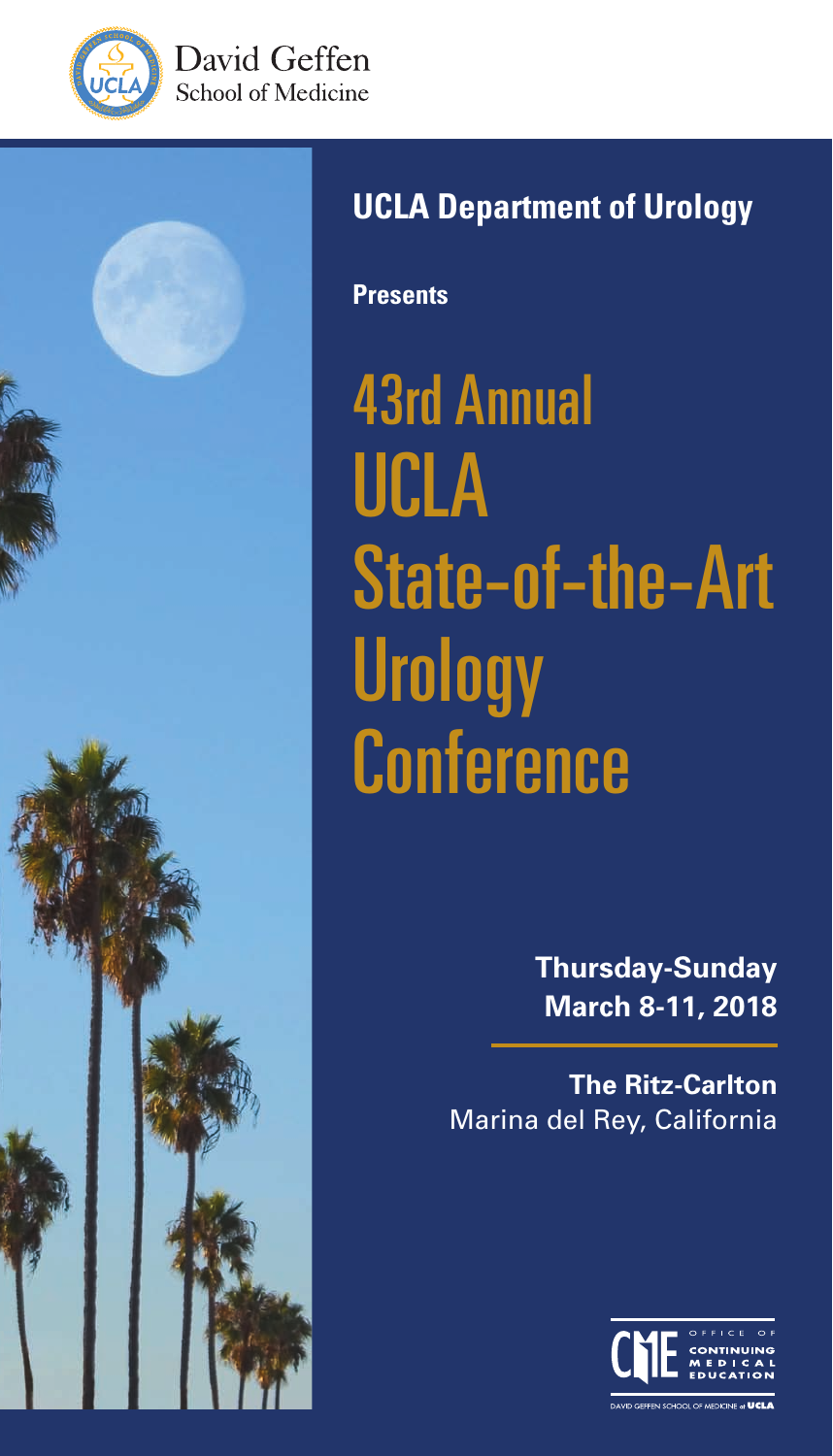# UCLA State-of-the-Art Urology

This course explores the most challenging management problems facing the practicing urologist. Distinguished faculty present current information and techniques in female pelvic medicine and reconstruction, stress urinary incontinence, overactive bladder, interstitial cystitis, recurrent UTI, nocturia, renal and ureteral stones, surgical therapies and technologies for BPH, chronic prostatitis and pelvic pain, Peyronie's disease, testosterone replacement therapy, urologic oncology (prostate, bladder, kidney, testis), imaging and ablative therapies, biomarkers for cancer detection and management, MRI fusion biopsy, active surveillance, robotic surgical procedures, BCG unresponsive bladder cancer, management of the small renal mass, GU dermatology, hemorrhagic cystitis, and practice management including coding, EHR strategies, and KPIs. The conference emphasizes interaction between participants and faculty and allows ample time for case presentations and group discussions, ensuring an outstanding educational experience for attendees.

At the completion of this program, participants should be better able to:

- Understand key aspects of new guidelines for bladder cancer, testosterone deficiency, and genetic screening for prostate cancer
- Utilize biomarkers and biopsy techniques for detection and active surveillance
- Determine the role for SBRT for prostate cancer
- Manage advanced prostate cancer
- Understand the present role for focal therapy for prostate cancer
- Utilize alternative intravesical chemotherapies for bladder cancer
- Understand bladder sparing treatment for advanced bladder cancer
- Manage the small renal mass
- Manage GU pelvic pain conditions
- Treat male and female voiding dysfunction. BPH, and kidney stones
- Treat testosterone deficiency
- Manage GU dermatologic conditions
- Manage hemorrhagic cystitis
- Navigate coding and related practice management issues

**In addition to a paper syllabus provided at the meeting, a few days before the meeting you will be emailed a link and a password to download the individual speaker handouts.**

#### **Guest Faculty**

#### **Peter Carroll, MD, MPH**

Professor and Chair Ken and Donna Derr – Chevron Distinguished Professor Taube Family Distinguished Professor in **Urology** Department of Urology UCSF – Helen Diller Comprehensive Cancer Center University of California, San Francisco San Francisco, California

#### **Michael S. Cookson, MD, MMHC**  Professor & Chair

Department of Urology Donald D. Albers Chair in Urology The University of Oklahoma Health Sciences Center & The Stephenson Cancer Center Oklahoma City, Oklahoma

**Vandana "Wendy" Madkan, MD, FAAD** Staff Dermatologist Mosaic Dermatology Beverly Hills, California

**J. Curtis Nickel, MD, FRCSC** Professor of Urology, Queen's University Tier 1 Canada Research Chair in Urologic Pain and Inflammation Kingston Health Sciences Centre Kingston, Ontario, Canada

**Mark N. Painter, BA, CPMA** CEO PRS, LLC Thornton, Colorado

**Margaret S. Pearle, MD, PhD** Vice Chair, Department of Urology Professor of Urology and Internal Medicine UT Southwestern Medical Center Dallas, Texas

# FACULTY

**Eric S. Rovner, MD**

Professor of Urology Department of Urology Medical University of South Carolina Charleston, South Carolina

#### **Brian Shuch, MD**

Assistant Professor of Urology and of Radiology and Biomedical Imaging Director, Genitourinary Cancer Genetics and Prevention Program Department of Urology Yale School of Medicine Boston, Massachusetts

**Anthony Zietman, MD**

Shipley Professor of Radiation Oncology Harvard Medical School and Massachusetts General Hospital Boston, Massachusetts

#### **Course Chair**

#### **William J. Aronson, MD**

**Course Co-Chairs**

**Craig Canfield, MD Karim Chamie, MD, MSHS**

**Gregory S. Jack, MD**

#### **Department of Urology Faculty\***

**Mark S. Litwin, MD, MPH** Professor and Chair Department of Urology Professor of Health Policy and Management School of Public Health

#### **William J. Aronson, MD**

**Z. Chad Baxter, MD Carol J. Bennett, MD** **Jonathan Bergman, MD, MPH Karim Chamie, MD, MSHS Arnold I. Chin, MD, PhD Matthew Dunn, MD Stuart Holden, MD Ja-Hong Kim, MD Leonard S. Marks, MD Jesse N. Mills, MD Allan J. Pantuck, MD, MS Jacob Rajfer, MD Shlomo Raz, MD Robert E. Reiter, MD, MBA Christopher S. Saigal, MD, MPH**

#### **UCLA Faculty\***

**Alexandra Drakaki, MD, PhD** Assistant Professor of Medicine and Urology Director – Genitourinary Medical Oncology Program Co-Director of Research, GU Trials Program Division of Hematology/Oncology and Institute of Urologic Oncology

**Steven S. Raman, MD** Professor of Radiology, Surgery and **Urology** Department of Radiology

#### **Matthew Rettig, MD**

Professor, Departments of Medicine and Urology Medical Director, Prostate Cancer Program Institute of Urologic Oncology Chief, Division of Hematology-Oncology VA Greater Los Angeles

\*David Geffen School of Medicine at UCLA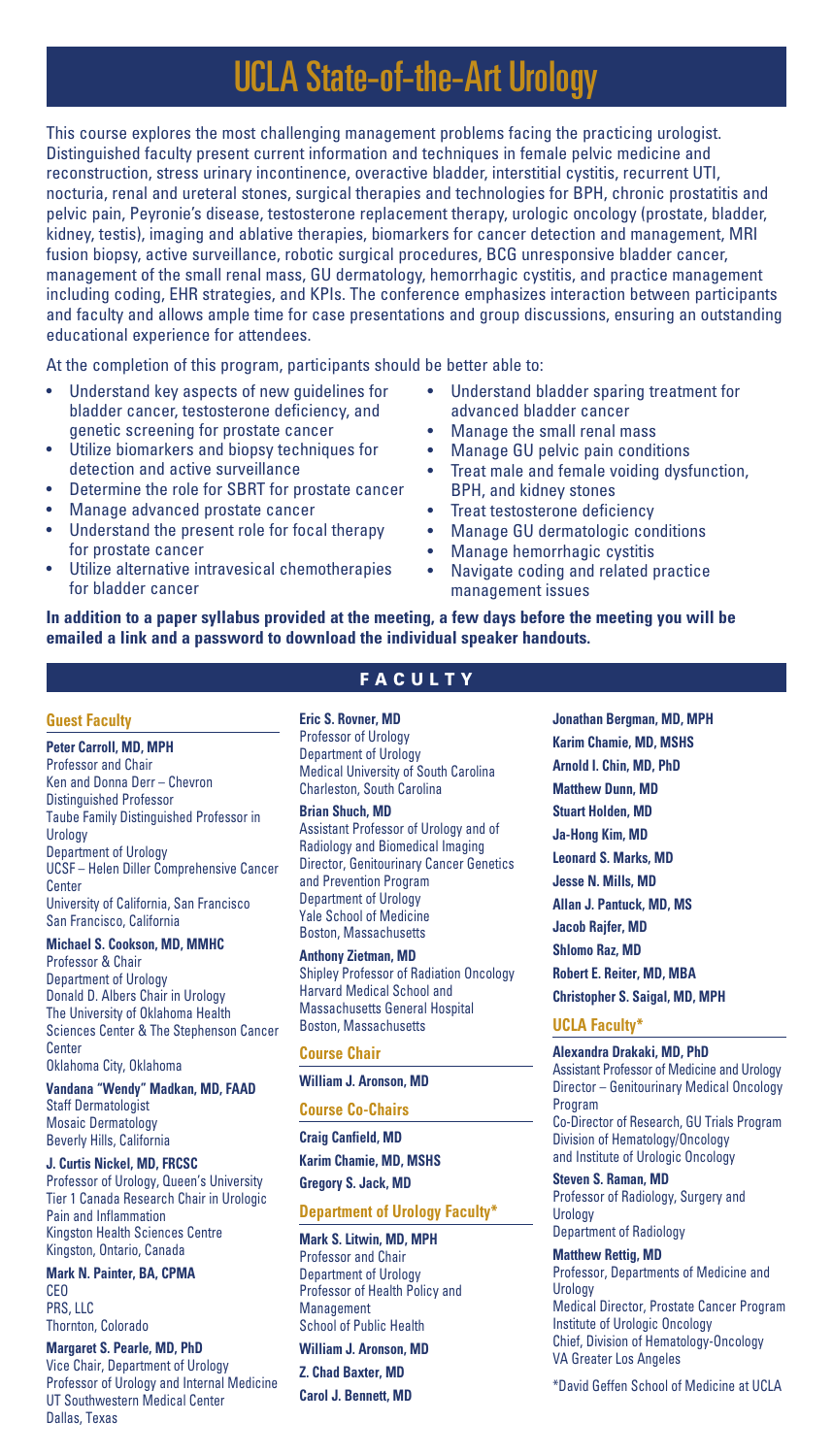#### **Enrollment Fees**

(Fees include course registration and materials, daily continental breakfasts and breaks, Friday evening reception, and Friday and Saturday luncheons.)

| \$550.00 | <b>Physicians</b>                                   |
|----------|-----------------------------------------------------|
| \$350.00 | David Geffen School of Medicine at UCLA<br>Faculty* |
| \$275.00 | Non-Physician, Healthcare Professionals             |

\$110.00 Residents (accompanied by a confirmatory letter of status from department chief or training director)

\*Please indicate faculty appointment title and campus on registration form.

#### **Accreditation**

The Office of Continuing Medical Education, David Geffen School of Medicine at UCLA is accredited by the Accreditation Council for Continuing Medical Education to provide continuing medical education for physicians.

The Office of Continuing Medical Education, David Geffen School of Medicine at UCLA designates this live activity for a maximum of **21.75 (plus 2.5 for Dry Lab)** *AMA PRA Category 1 CreditsTM.* Physicians should claim only the credit commensurate with the extent of their participation in the activity.

**American Society of Radiologic Technologists Credit** Category A/A+ CE credit is pending approval by the ASRT.

#### **Disclosure**

The FDA has issued a concept paper that classifies the commercial support of scientific and educational programs as promotional unless it can be affirmed that the program is "truly independent" and free of commercial influence. Along with independence, the FDA requires that non-promotional, commercially supported education be objective, balanced, and scientifically rigorous. The policy further states that all potential conflicts of interest of the CME staff and faculty be fully disclosed to the program's participants. In addition, Accreditation Council for Continuing Medical Education policy now mandates that the sponsor adequately manage all identified potential conflicts of interest prior to the program. We at UCLA fully endorse the letter and spirit of these concepts.

The Department of Urology is a California Board of Nursing approved provider (#8888).

#### **Location**

The Ritz-Carlton, Marina del Rey 4375 Admiralty Way Marina del Rey, California 90292 310-823-1700 or 800-241-3333 310-823-2404 facsimile

www.ritzcarlton.com/hotels/marina\_del\_rey

March is the ideal time of year to visit Southern California. Temperatures are usually in the mid 70s, and skies are sunny and clear. The Ritz-Carlton overlooks the world's largest small craft harbor and offers spectacular coastline vistas from the balcony of every guestroom. Guests will enjoy two lighted tennis courts, a waterfront swimming pool and state-of-the-art fitness center/spa, as well as other amenities that give the Ritz-Carlton its uncompromising reputation.

Within walking distance of the hotel are a variety of restaurants, clubs, and shops, as well as biking paths, jogging trails and, of course, the Marina Beach. Close by are art galleries, popular restaurants, architectural showpieces, and the distinctive cultural scenes of Santa Monica and Venice Beach. Shopping in Beverly Hills, Century City, Abbott Kinney, and Santa Monica's 3rd Street Promenade is close by. The Los Angeles area offers a variety of vacation entertainment for both adults and children. Disneyland, Knott's Berry Farm, Six Flags Magic Mountain, and Universal Studios are just a few of the attractions that help make a visit to Southern California a memorable experience.

#### **Accommodations**

A block of rooms has been reserved at the Ritz-Carlton for conference participants at a special conference rate of **\$299.00 plus tax** per night for single/double occupancy. One night's deposit is required to guarantee late arrival (after 5pm). Confirmation of reservations received after **February 6, 2018** is subject to availability.

For reservations call 310-823-1700 or 800-241-3333. Be sure to mention UCLA's State-of-the-Art Urology Conference when calling in your reservations. You may also visit their website: *https://aws.passkey.com/go/ UrologyConference2018*.

#### **Parking**

Daytime: \$13 valet only Overnight: \$28

#### **Transportation to Hotel From LAX**

Taxi or shuttle service is available from Los Angeles International Airport to the Ritz-Carlton, Marina del Rey.

#### **Refunds**

Cancellations must be received in writing by February 2, 2018, and will be subject to a \$75 processing fee. No refunds will be given after that date. If, for any reason, the course must be canceled, discontinued, or rescheduled by the Office of Continuing Medical Education, a full refund will be provided. You may fax your refund request to 310-794-2624.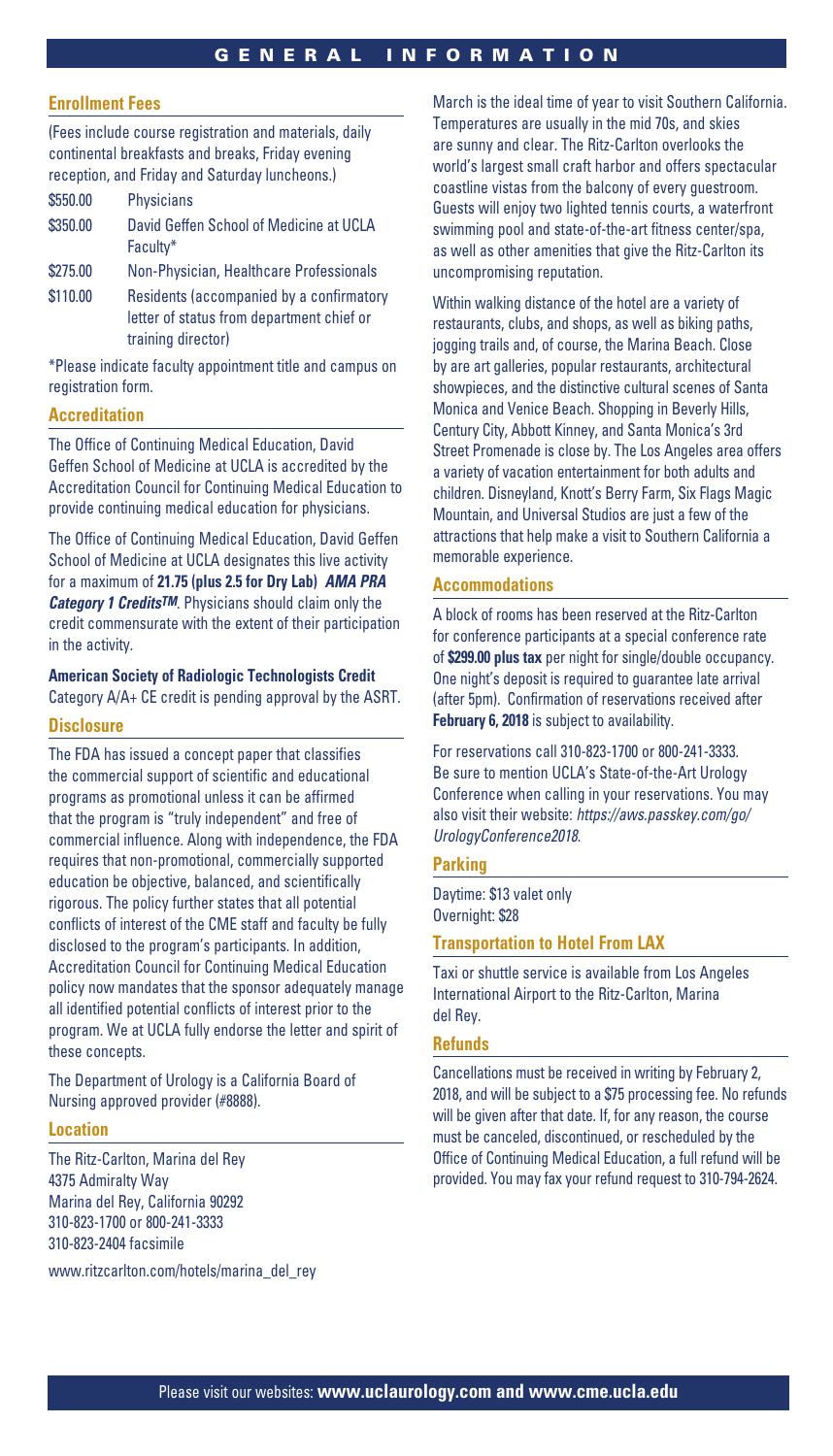# AFTERNOON

# 3:00-7:00 **REGISTRATION FOR DRY LAB AND GENERAL SESSION**

# **Optional Dry Lab**

- 5:00 **MRI/US Fusion Biopsy Applications in Clinical Practice**  Leonard S. Marks, MD, Allan J. Pantuck, MD, MS, and Christopher S. Saigal, MD, MPH
- 5:45 **MRI/US Fusion Biopsy Hands On Dry Lab with Instruction**  Leonard S. Marks, MD, Allan J. Pantuck, MD, MS, and Christopher S. Saigal, MD, MPH
- 7:30 **ADJOURN**

### FRIDAY, MARCH 9, 2018

#### M O R N I N G

- 7:00 **REGISTRATION/BREAKFAST/ EXHIBITS**
- 7:50 **Introductions and Announcements** William J. Aronson, MD

#### **Female Voiding Dysfunction, Reconstruction, Surgical Tips and Tricks**

#### *Moderator:* Shlomo Raz, MD

- 8:00 **Does One Sling Fit All: Sizing Up SUI Surgery in 2018** Eric S. Rovner, MD
- 8:20 **Native Tissue Repair of Incontinence and Prolapse** Shlomo Raz, MD
- 8:40 **Peripheral Nerve Stim, Botulinum Toxin, Sacral Neuromodulation Who Gets What** Eric S. Rovner, MD
- 9:00 **Complications of SUI Surgery Preventing and Correcting Failures** Shlomo Raz, MD

## 9:20 **BREAK/EXHIBITS**

- 9:40 **Recurrent UTIs in the Female** Eric S. Rovner, MD
- 10:00 **Diagnosis and Management of Female Urethral Obstruction** Shlomo Raz, MD
- 10:20 **IC/BPS: Practical Tips from the Bladder Pain Clinic** J. Curtis Nickel, MD, FRCSC
- 10:40 **Nocturia A Pragmatic Approach to a Complex Problem** Eric S. Rovner, MD
- 11:00 **Case Presentations, Panel Discussion** *Moderator:* Dr. Shlomo Raz *Panel:* Drs. Baxter, Kim, Nickel, and Rovner
- 12:00 **LUNCH WITH FACULTY**

#### AFTERNOON

#### **Urolithiasis – Medical and Surgical Therapy**

*Moderator:* Matthew Dunn, MD

- 1:00 **Ureteroscopy: The Real Outcomes Tips to Maximize Your Success** Margaret S. Pearle, MD, PhD
- 1:15 **Update on Dietary and Medical Management of Stone Disease** Matthew Dunn, MD
- 1:35 **Advances in PCNL** Margaret S. Pearle, MD, PhD
- 1:50 **Management of the Acute Stone Event** Margaret S. Pearle, MD, PhD
- 2:05 **Panel Discussion and Case Presentations** *Moderator:* Dr. Matthew Dunn *Panel:* Dr. Pearle
- 2:50 **BREAK / EXHIBITS**

#### **Men's Health**

*Moderator:* Jacob Rajfer, MD

- 3:10 **Sizing Up the New Technologies for LUTS/BPH**
	- J. Curtis Nickel, MD, FRCSC
- 3:30 **Peyronie's Management Video Collagenase Injection Technique and Complications** Jesse N. Mills, MD
- 3:45 **Chronic Prostatitis/Pelvic Pain in Men – A Practical Approach** J. Curtis Nickel, MD, FRCSC
- 4:00 **Testosterone Replacement Therapy in 2018 New AUA Guidelines and Beyond** Jesse N. Mills, MD
- 4:15 **Panel Discussion and Case Presentations** *Moderator:* Dr. Jacob Rajfer *Panel:* Drs. Mills and Nickel
- 5:30 **ADJOURN**
- 5:45 **RECEPTION**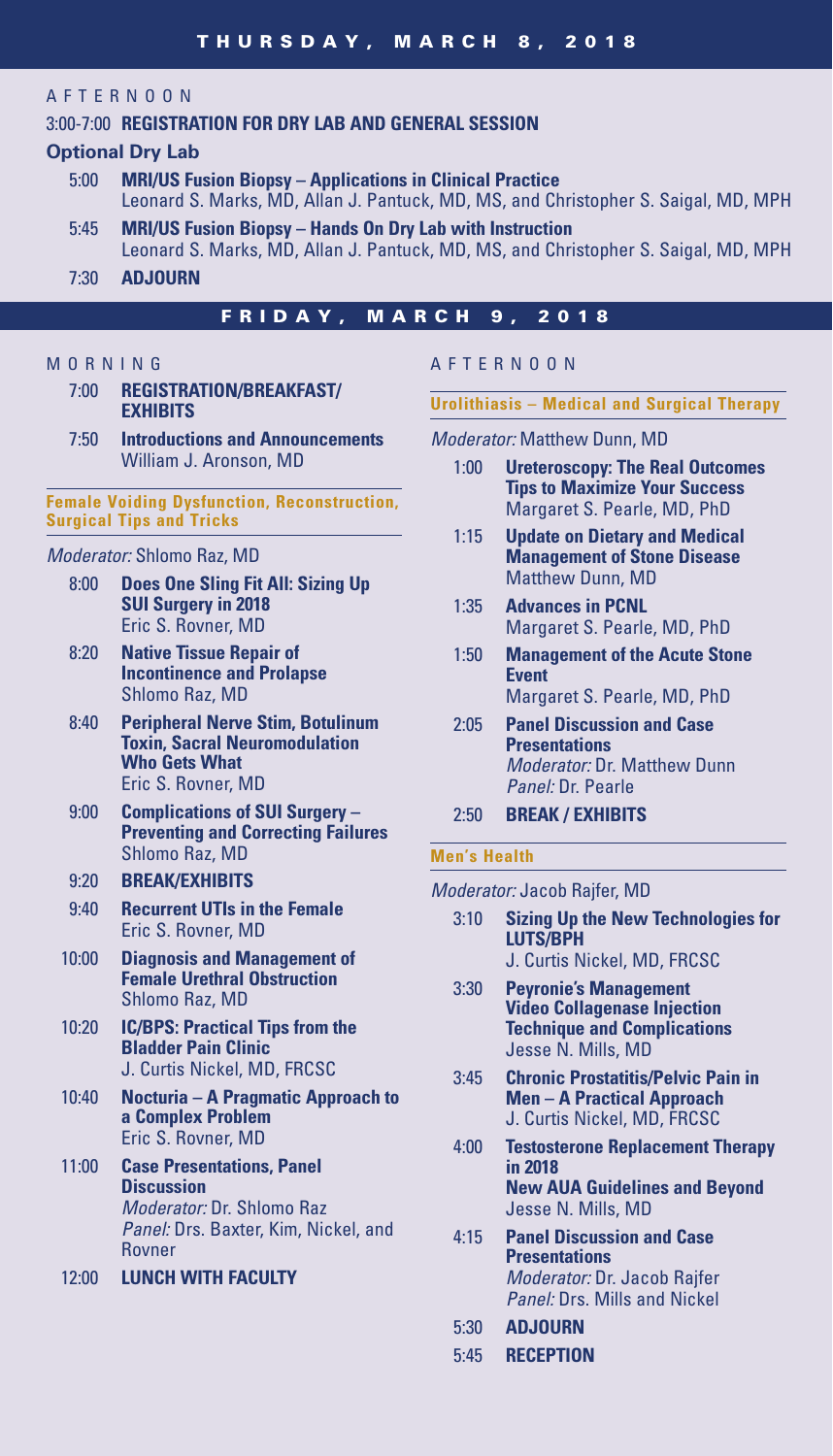# **MORNING**

#### 6:30 **BREAKFAST/EXHIBITS**

#### **VIDEO SESSION**

7:00 **Challenges in Robotic Radical Prostatectomy Large Median Lobe, Maximizing Continence, Extended Lymph Node Dissection** Robert E. Reiter, MD, MBA

#### **Prostate Cancer**

#### *Moderator:* Mark S. Litwin, MD, MPH

- 8:00 **Active Surveillance in 2018 State of the Art** Peter Carroll, MD, MPH
- 8:15 **Radiation Therapy Transitioning from 8 Weeks to 1 Week How Did This Happen?** Anthony Zietman, MD
- 8:30 **Focal Therapy in 2018: Updates and What's on the Horizon** Leonard S. Marks, MD
- 8:45 **New Guidelines for Genetic Screening for Prostate Cancer** Robert E. Reiter, MD, MBA
- 9:00 **Serum and Tissue Biomarker Update for Diagnosis and Directing Management** Peter Carroll, MD, MPH
- 9:15 **Panel Discussion and Case Presentations**  *Moderator:* Dr. Mark S. Litwin *Panel:* Drs. Carroll, Cookson, Holden, Marks, Reiter, Rettig, and **Zietman**
- 10:00 **BREAK/EXHIBITS**
- 10:20 **Management of Biochemical Recurrence Salvage Therapy in the Setting of Axumin and PSMA Scans**  Peter Carroll, MD, MPH
- 10:35 **Radiation for Oligometastatic Disease** Anthony Zietman, MD
- 10:50 **Advanced Prostate Cancer for the Practicing Clinician What You Need to Know** Michael S. Cookson, MD, MMHC
- 11:10 **Panel Discussion and Case Presentations**  *Moderator:* Dr. Mark S. Litwin *Panel:* Drs. Carroll, Cookson, Holden, Marks, Reiter, Rettig, and Zietman
- 12:00 **LUNCH WITH FACULTY**

#### AFTERNOON

#### **Bladder Cancer**

- *Moderator:* Mark S. Litwin, MD, MPH
	- 1:05 **Difficult Issues in Non-Muscle Invasive Bladder Cancer Guidelines and Beyond** Michael S. Cookson, MD, MMHC
	- 1:20 **Role for Urine Biomarkers in 2018** Arnold I. Chin, MD, PhD
	- 1:35 **BCG Unresponsive NMIBC What To Do Next** Michael S. Cookson, MD, MMHC
	- 1:50 **Update on Bladder Sparing Chemo-Radiation** Anthony Zietman, MD
	- 2:05 **Panel Discussion and Case Presentations** *Moderator:* Dr. Mark S. Litwin *Panel:* Drs. Chamie, Chin, Cookson, Drakaki, and Zietman
	- 2:50 **BREAK / EXHIBITS**

#### **Kidney Cancer**

#### *Moderator:* Allan J. Pantuck, MD, MS

- 3:10 **Kidney Cancer What's on the Horizon** Allan J. Pantuck, MD, MS
- 3:20 **Small Renal Mass State of the Art 2018 New AUA Guidelines** Brian Shuch, MD
- 3:35 **Video Session Robotic Partial Nephrectomy Transperitoneal and Retroperitoneal: Tips and Tricks** Karim Chamie, MD, MSHS
- 3:50 **The Tumor is Out What Next? Surveillance, Adjuvant Therapy** Brian Shuch, MD
- 4:05 **Panel Discussion and Case Presentations** *Moderator:* Dr. Allan Pantuck *Panel:* Drs. Chamie, Drakaki, Pantuck, Raman, and Shuch
- 5:30 **ADJOURN**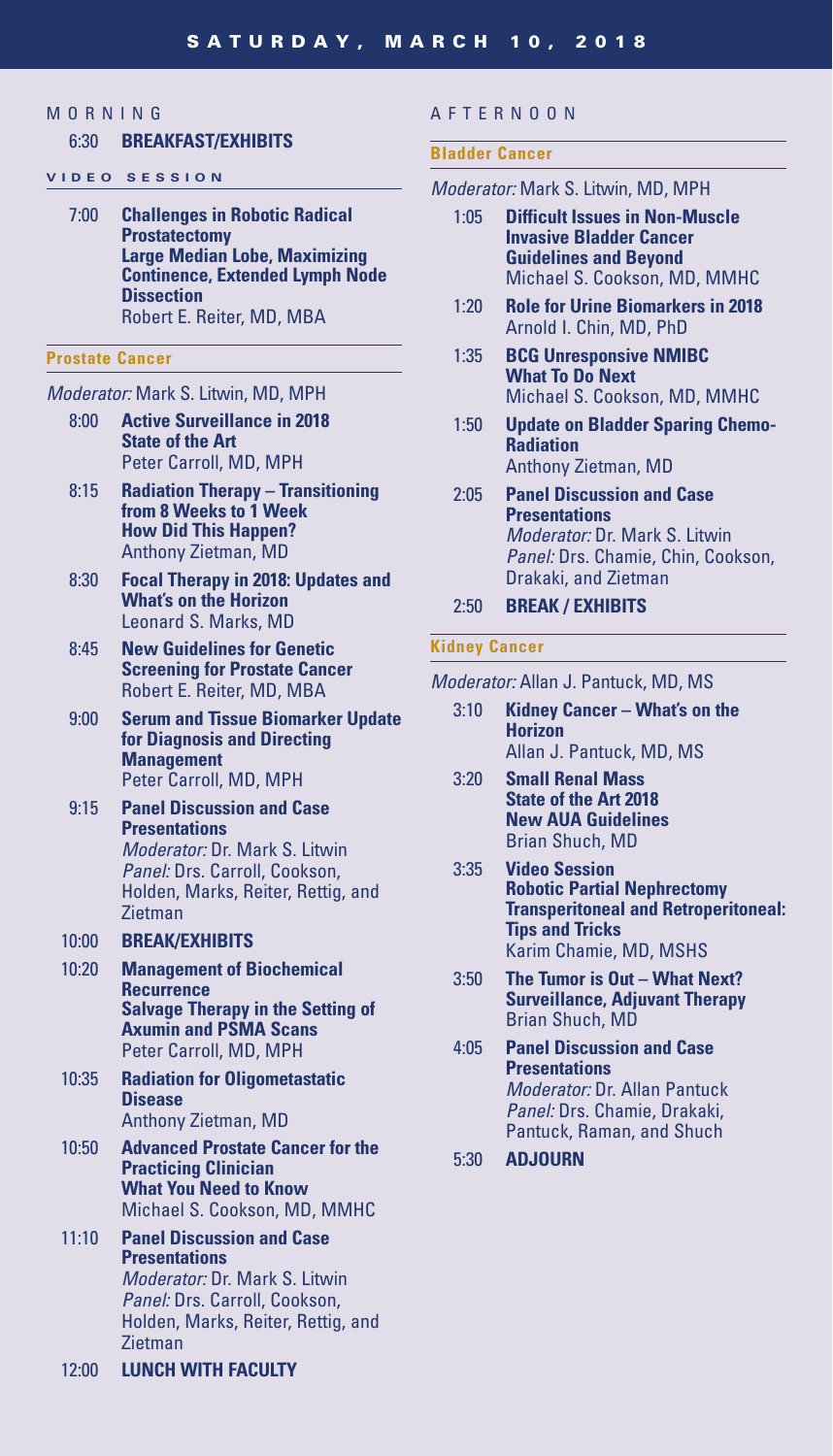# MORNING

# 6:30 **BREAKFAST/EXHIBITS**

- **VIDEO SESSION**
	- 7:00 **Holmium Laser Enucleation of the Prostate (HOLEP)** Matthew Dunn, MD
	- 7:30 **Robotic Simple Prostatectomy** Karim Chamie, MD, MSHS

#### **Urology Grand Rounds Challenging Cases – Video**

#### *Moderator:* Carol J. Bennett, MD

- 8:00 **GU Dermatology Practical Management Pearls** Vandana Madkan, MD, FAAD
- 8:20 **Orchalgia: Causes, Therapies Video: Denervation Technique** Jesse N. Mills, MD
- 8:40 **Hemorrhagic Cystitis Challenges and Solutions** Jonathan Bergman, MD, MPH
- 9:00 **Testis Cancer Case Study** Mark S. Litwin, MD, MPH

#### 9:20 **BREAK/EXHIBITS**

#### **Practice Management**

### *Moderator:* Mark S. Litwin, MD, MPH

- 9:40 **Surgical Coding Scenarios Documentation and Reporting of Selected Surgical Cases** Mark N. Painter, BA, CPMA
- 10:10 **Living with EHR Scribes, Protocols and Delegation, Pitfalls and Suggestions** Mark N. Painter, BA, CPMA
- 10:40 **KPIs What to Watch and How to Measure your Practice Billing Performance** Mark N. Painter, BA, CPMA
- 11:10 **Panel Discussion and Case Presentations** *Moderator:* Dr. Mark S. Litwin Panel: Mr. Painter
- 12:30 **ADJOURN**



View from the Ritz-Carlton, Marina del Rey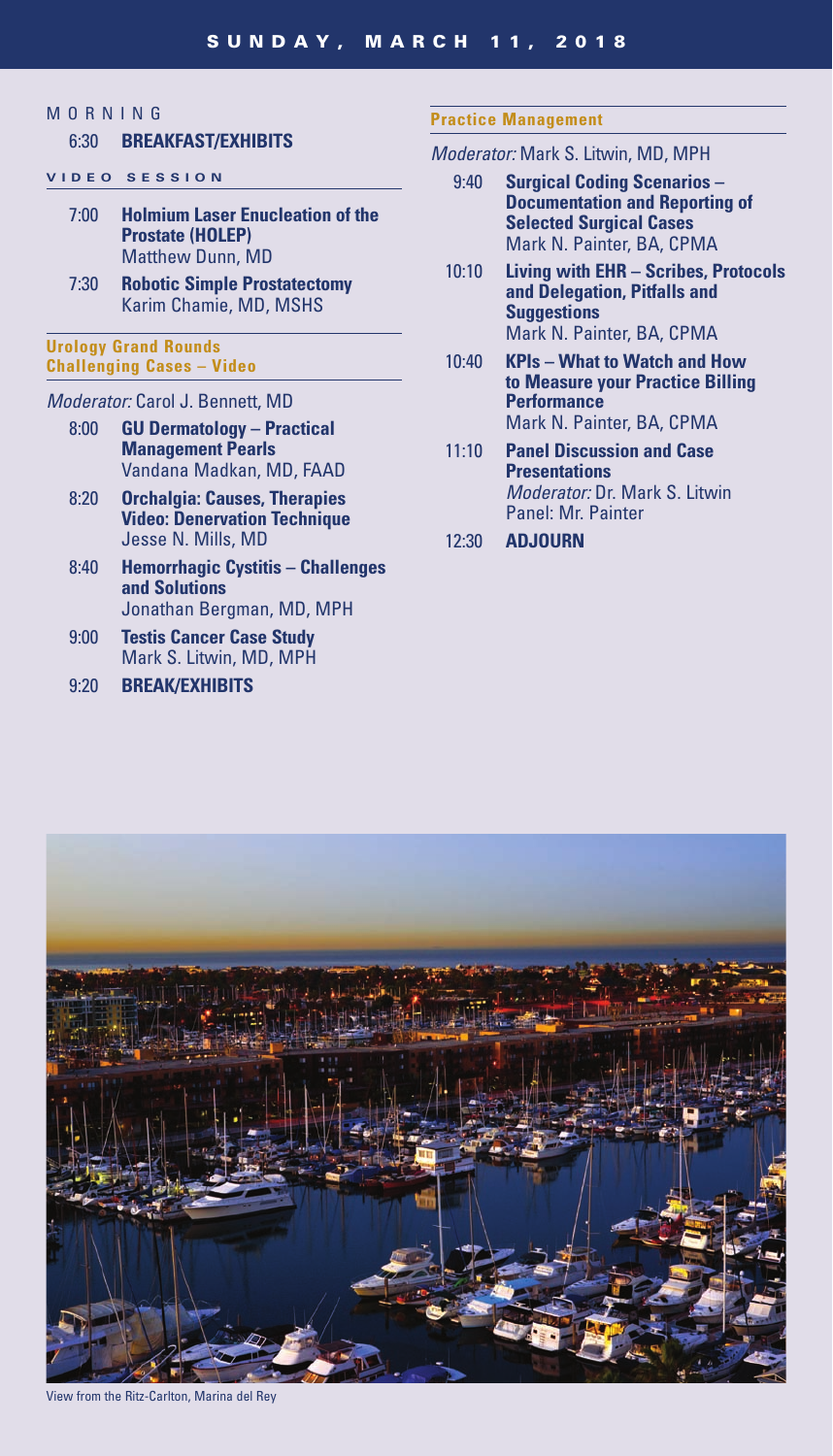#### **Enrollment**

*Online*

Use your American Express, MasterCard, Visa, or Discover card. www.cme.ucla.edu/courses Click on "UCLA State-of-the-Art Urology."

*By Mail*

Use the attached form. For additional applications, use a photocopy or separate sheet giving all information requested on the form.

*By Phone* Use American Express, MasterCard, Visa, or Discover. Call 310-794-2620.

<u> 2</u>

# *By FAX*

Send the completed enrollment form with charge card information and authorizing signature to the Office of Continuing Medical Education at 310-794-2624.

## **ENROLLMENT IS LIMITED. EARLY ENROLLMENT IS ADVISED.**

For additional information, contact the Office of Continuing Medical Education, David Geffen School of Medicine at UCLA, Urology Conference, 10920 Wilshire Boulevard, Suite 1060, Los Angeles, CA 90024-6512; 310-794-2620; E-Mail address: uclacme@mednet.ucla.edu.

#### REGISTRATION FORM

#### **Winter 2018**

|                                                                                                                                                                     | Fee                              | \$100.00             | Dry Lab Fee<br>(must be in conjunction with general session)                                                                                            |
|---------------------------------------------------------------------------------------------------------------------------------------------------------------------|----------------------------------|----------------------|---------------------------------------------------------------------------------------------------------------------------------------------------------|
| <b>UCLA State-of-the-Art Urology M178-9</b>                                                                                                                         | \$                               |                      | <b>General Session Fee</b>                                                                                                                              |
| Dry Lab (limit 25)                                                                                                                                                  | S                                | \$550.00             | Physicians                                                                                                                                              |
| <b>Total</b>                                                                                                                                                        | \$                               | \$350.00             | David Geffen School of Medicine at UCLA<br>Faculty                                                                                                      |
| <b>Please Print</b>                                                                                                                                                 |                                  | \$275.00<br>\$110.00 | Non-Physicians, Healthcare Professionals<br>Residents (accompanied by a confirmatory<br>letter of status from department chief or<br>training director) |
| Social Security Number (last four digits only)                                                                                                                      |                                  |                      |                                                                                                                                                         |
| Name (First/Middle/Last) □ Male □ Female                                                                                                                            |                                  |                      | Degree (MD, PhD, RN, NP, etc.)                                                                                                                          |
| <b>Preferred Mailing Address</b>                                                                                                                                    |                                  |                      |                                                                                                                                                         |
| City/State/ZIP                                                                                                                                                      |                                  |                      |                                                                                                                                                         |
| Area Code/Daytime Phone                                                                                                                                             |                                  |                      | Fax                                                                                                                                                     |
| E-mail address                                                                                                                                                      |                                  |                      |                                                                                                                                                         |
| <b>Field of Practice</b>                                                                                                                                            |                                  |                      |                                                                                                                                                         |
| If UCLA faculty, indicate:                                                                                                                                          | <b>Faculty Appointment Title</b> |                      | Campus                                                                                                                                                  |
| Some of the exhibitors would like to get in touch with course attendees following the meeting. May we share your name<br>and email address with the exhibitors?     |                                  |                      |                                                                                                                                                         |
| $\Box$ Yes $\Box$ No                                                                                                                                                |                                  |                      |                                                                                                                                                         |
| $\Box$ Check enclosed payable to: The Regents of the University of California                                                                                       |                                  |                      |                                                                                                                                                         |
|                                                                                                                                                                     |                                  |                      |                                                                                                                                                         |
|                                                                                                                                                                     |                                  |                      |                                                                                                                                                         |
| <b>Authorizing Signature</b>                                                                                                                                        |                                  |                      | <b>Expiration Date</b>                                                                                                                                  |
| Mail to: Office of Continuing Medical Education, Urology, David Geffen School of Medicine at UCLA,<br>10920 Wilshire Blvd., Suite 1060, Los Angeles, CA 90024-6512. |                                  |                      |                                                                                                                                                         |

**Fax to:** 310-794-2624